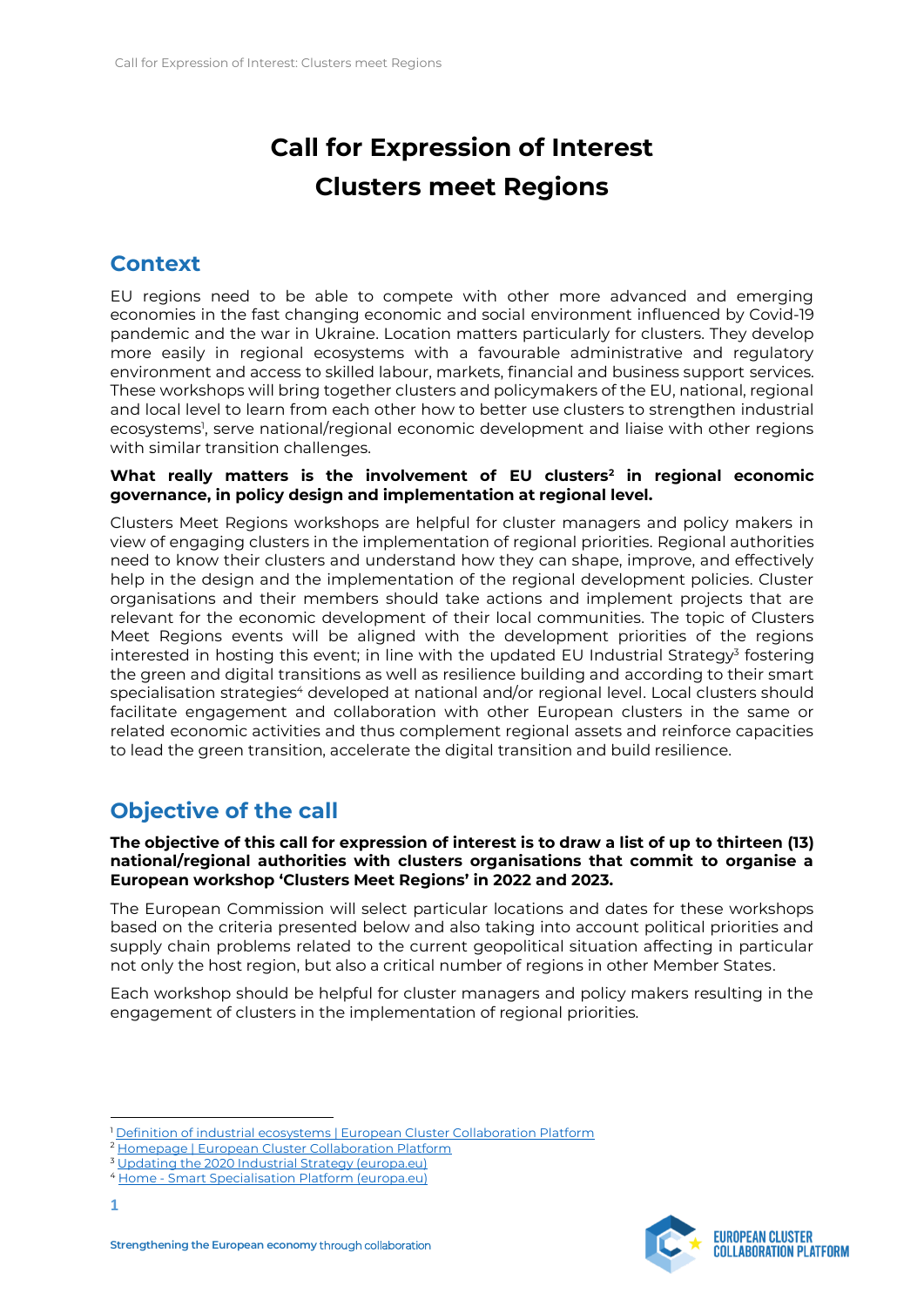# **Who can apply (eligibility criteria)**

Applications are opened to any individual stakeholder or to a consortium of more than one stakeholder involved or interested in the regional economic development. Thus, this includes clusters organisations, regional agency of economic development, business network organizations. National/regional authorities can (and are encouraged to) submit their applications as well.

Since Clusters Meet Regions aims at a closer cooperation between the stakeholders that operate in the economic development interests of the region, **having the support of the regional authorities is a must to apply as a host**. Therefore, a proof of their commitment to be involved in the workshop must be attached to the application.

All European regions can host a Clusters Meet Regions irrespectively of their administrative level, NUTS1<sup>5</sup> or NUTS2 are desirable though.

### **Characteristics of the regional workshops**

The workshops will be organized in the framework of the European Cluster Collaboration Platform (ECCP) activities, with the support of the ECCP team. They should be organised as hybrid events of 2 days and held in English. It is possible to make the events interpreted to ensure wider participation. The workshop must target minimum 100 participants. The organising entity will set up a system allowing to broadcast the event online (and ensure its recording) so that the event will be viewed through the European Cluster Collaboration Platform's display media (I.e. Zoom). The ECCP will provide its zoom account and technical staff to set up the requirements to create the link for the streaming.

The workshops should focus on how to better use clusters to strengthen industrial ecosystems to serve national/regional/local economic development. So that, this content and aspects must be considered while setting the agenda:

- Providing good practices of European relevance on the use of clusters in regional development priorities in view of the ECCP toolkit<sup>6</sup>.
- Giving visibility to the cluster policy of the organising EU region or in case a regional cluster policy is not in place, how they intend to integrate clusters in the regions' economic priorities, facilitate the cooperation between clusters and regional authorities in their territory and foster territorial cooperation with suitable actors outside the Region.
- Ideally it shall be envisioned as a dynamic event in which the audience and speakers can rely on an adequate environment to make the expected dialogue between the clusters and regional authorities fruitful.

If you need an inspirational example of what kind of event is desired, you can visit the ECCP [website](https://clustercollaboration.eu/events/organised-by-eccp/clusters-meet-regions) where you will find all the background information (input paper, agenda, proceedings and video recording) related to the Andalusia pilot event that took place in Málaga the 16<sup>th</sup> and 17<sup>th</sup> of February or in Vilnius the 26<sup>th</sup> and 27<sup>th</sup> of April 2022.

Having the workshop as a part of a bigger event as well as having the facilities already identified where the event can be held will be an asset.



<sup>5</sup> NUTS Maps - NUTS - [Nomenclature of territorial units for statistics -](https://ec.europa.eu/eurostat/web/nuts/nuts-maps) Eurostat (europa.eu)

<sup>6</sup> [Policy Toolkit | European Cluster Collaboration Platform](https://clustercollaboration.eu/policytoolkit)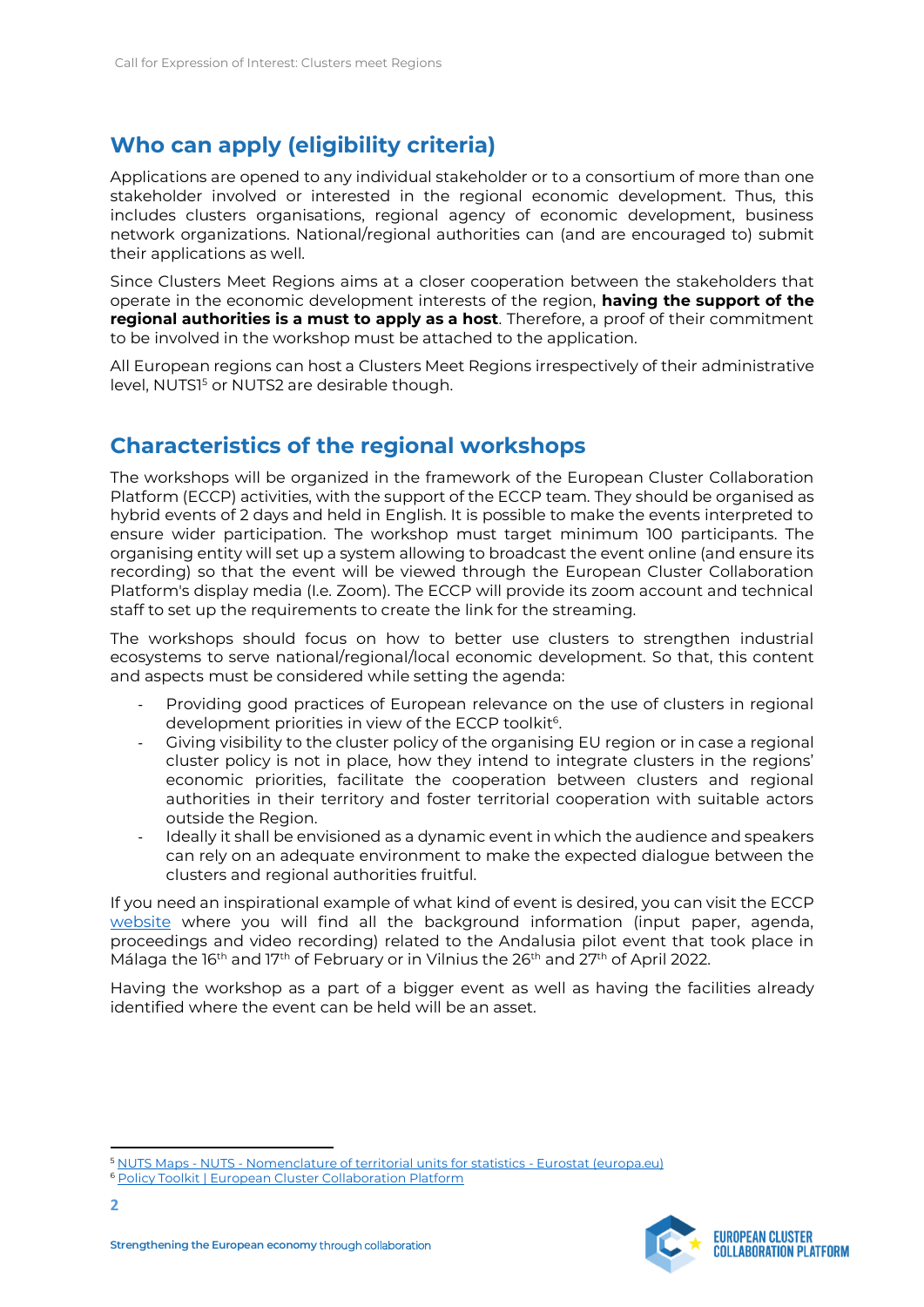#### **Support from the European Cluster Collaboration Platform**

Before the event, the European Cluster Collaboration Platform will draft an input paper as a background document for the workshop. Such input papers will provide an analysis of the situation in the region where the workshop will take place on a selection of topics. Their focus shall be on issues such as governance settings, entrepreneurial discovery process, investment opportunities.

The input papers will include key findings and recommendations for policymakers and cluster managers, which will be presented at the regional workshops. They would then add value to and supplement the analytical work regarding the role of clusters in regional economic and social development in the EU.

The European Cluster Collaboration Platform will support the organiser in facilitating the organisation of the event. The ECCP will elaborate the material for the promotion (before, during and after) to be used in the communication channels of the platform itself, by the European Commission and by any other relevant national or local stakeholder.

| <b>Support provided by the ECCP</b>                                                              |                                                                                     |                                                                                                                                                           |  |  |
|--------------------------------------------------------------------------------------------------|-------------------------------------------------------------------------------------|-----------------------------------------------------------------------------------------------------------------------------------------------------------|--|--|
| <b>Before the event</b>                                                                          | <b>During the event</b>                                                             | <b>After the event</b>                                                                                                                                    |  |  |
| Revision, consistency, and<br>management of all the working<br>documents                         | Coordination of all the relevant<br>tasks                                           | Follow-up satisfaction survey                                                                                                                             |  |  |
| Preparation of the input paper for<br>the event                                                  | Presentation of the input paper                                                     | Responding to questions<br>regarding the input paper                                                                                                      |  |  |
| Promotion via the ECCP, the<br>European Commission and other<br>relevant channels                | Support with speakers'<br>presentations and documents<br>they might want to provide | Proceeding report for each event                                                                                                                          |  |  |
| Proposing and contacting<br>speakers/experts/moderators                                          | Coordination of all the relevant<br>tasks                                           | Publication of the video<br>recordings and photos via ECCP<br>channels                                                                                    |  |  |
| Registration of the participants<br>(form, data collection)                                      | Promotion via the ECCP, the<br>European Commission and other<br>relevant channels   | Promotion via the ECCP, the<br>European Commission and other<br>relevant channels                                                                         |  |  |
| ECCP mailbox to send<br>information for the people<br>registered                                 | Zoom account for the streaming.<br>Setting the link                                 | Distribution of all the final<br>documents between the<br>registered people (attendance<br>report, proceeding report, video<br>recording of the sessions) |  |  |
| Costs of travel and<br>accommodation of speakers                                                 |                                                                                     |                                                                                                                                                           |  |  |
| Information about previous<br>experience                                                         |                                                                                     |                                                                                                                                                           |  |  |
| Contact and feedback from the<br>European Commission                                             |                                                                                     |                                                                                                                                                           |  |  |
| Distribution of information prior<br>the event (agenda, participants<br>booklet and input paper) |                                                                                     |                                                                                                                                                           |  |  |



Contacting with stakeholders,

institutions…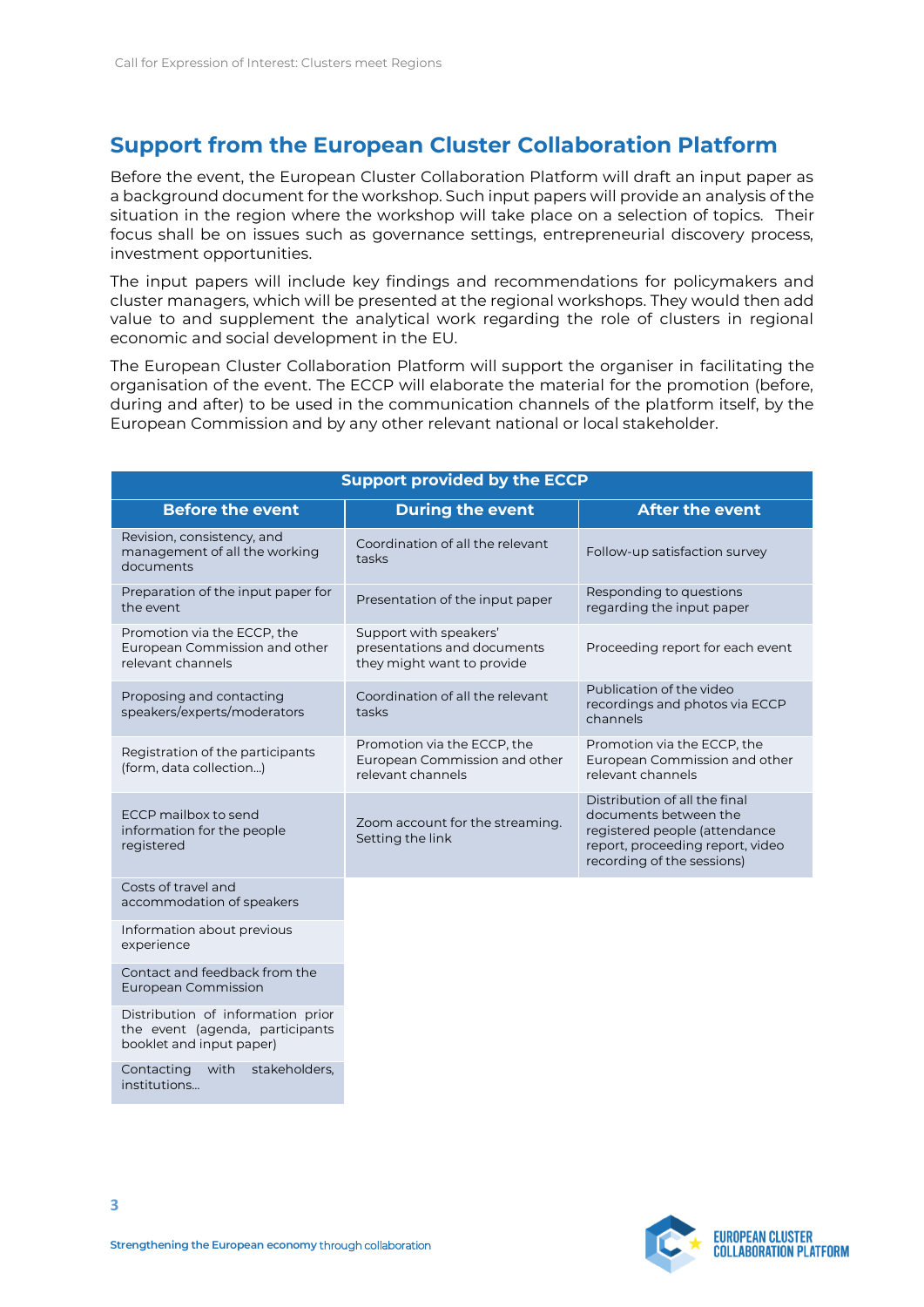#### **What is expected from the host?**

The host has to propose an agenda following the structure of the Andalusia pilot event. Therefore, it is expected to start from a general view with policy statements by EU, national and regional representatives and follow up by the sessions on the regional industrial development and collaboration with other regions in similar or related industrial ecosystems important for the host Region. If possible, it is desirable to have some successful examples of public-private sector collaboration in that regard. A closing session with a general debate of the outcome also needs to be considered. Besides, there must be a pitching session to facilitate networking and site visits.

Thus, identifying and mapping the regional needs related to the implementation of the smart specialisation policies and the implementation of industrial ecosystems transition pathways elaborated in line with the updated EU Industrial Strategy (digitalisation, mobility, sustainability…) is required as one of the central elements of discussion.

As the previous section mentions, the ECCP will support the preparation of the agenda, its content and structure and contacting speakers.

Providing and financing the cost of the venue, catering, the broadcasting technology (included streaming) and other potential costs such as transportation for the site visits (if any) or a reception for the speakers/moderators/organisers (and possible open to all participants), is also expected from the host.

| What is expected from the host <sup>7</sup>                                                                         |                                                                                                                |  |  |  |
|---------------------------------------------------------------------------------------------------------------------|----------------------------------------------------------------------------------------------------------------|--|--|--|
| <b>Before the event</b>                                                                                             | <b>During the event</b>                                                                                        |  |  |  |
| <b>Covering of all the costs</b>                                                                                    |                                                                                                                |  |  |  |
| Providing information and facilitate the identification<br>of regional needs                                        | Event steward/hostess                                                                                          |  |  |  |
| Engagement of local clusters and other<br>organisations                                                             | Professional technical support for the streaming<br>(production equipment, professional cameras,<br>recording) |  |  |  |
| Engagement of the regional authorities                                                                              |                                                                                                                |  |  |  |
| Concept note with and explanation of the context<br>according to the information obtained                           |                                                                                                                |  |  |  |
| Proposing and setting the agenda*                                                                                   |                                                                                                                |  |  |  |
| Identification, contact and arrangement of the venue                                                                |                                                                                                                |  |  |  |
| Contribute identifying the best quality/price<br>accommodations for participants and negotiate<br>promotional rates |                                                                                                                |  |  |  |
| Identification, contact and arrangement of the<br>technical support for the streaming (professional<br>production)  |                                                                                                                |  |  |  |
| Identification, contact and arrangement of the<br>catering                                                          |                                                                                                                |  |  |  |
| $*$ All the content of the agenda must be agreed with the European Commission (structure)                           |                                                                                                                |  |  |  |

\*All the content of the agenda must be agreed with the European Commission (structure, speakers, moderators, etc.)



<sup>7</sup> See details in annex 2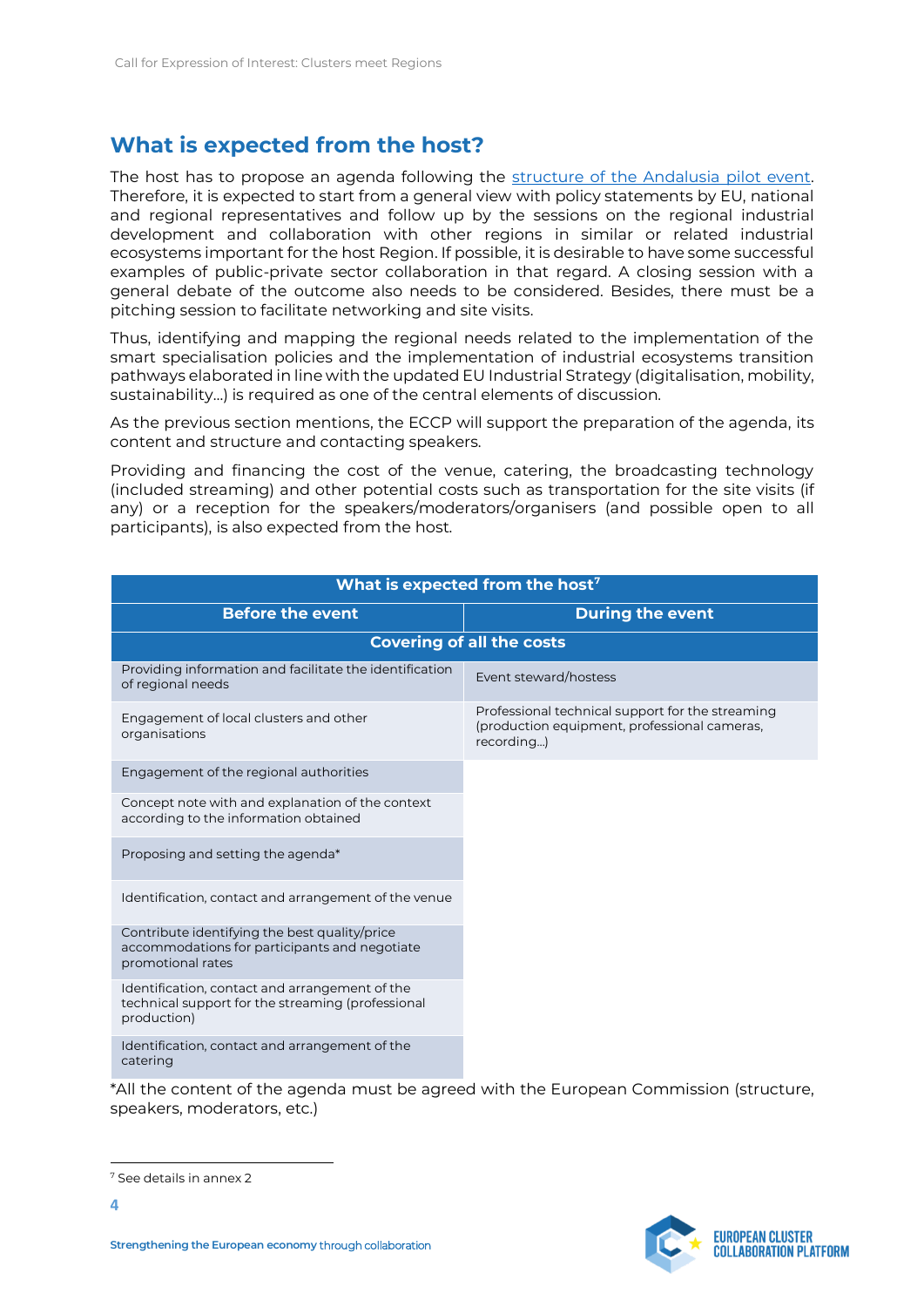#### **Expected outcomes**

**Outcome 1**: To address the importance of cluster policy at regional level and initiate (where cluster policy is weak) or strengthen (where cluster policy is strong) the collaboration between clusters/EEN members and regional authorities.

**Outcome 2:** To discuss, analyse and plan the use of clusters in each region for the design and implementation of the updated EU Industrial Policy and smart specialisation strategies.

**Outcome 3:** To initiate and enhance the interregional/transnational cooperation in industrial ecosystems to build, strengthen or reshape EU value chains.

#### **Assessment process**

The workshops will give visibility to the cluster policy of the organising region, facilitate the cooperation of clusters and EEN members with regional authorities in their territory and foster interregional/transnational cooperation. The European Cluster Collaboration Platform, with the approval of the European Commission and the European Innovation Council and SMEs Executive Agency (EISMEA), will select regions according to the following criteria:

| <b>Criteria</b>         | <b>Criteria description</b>                                                                                                                                                                                                                      | <b>Assigned</b><br>weighting |
|-------------------------|--------------------------------------------------------------------------------------------------------------------------------------------------------------------------------------------------------------------------------------------------|------------------------------|
| п                       | Quality of the proposal and level of details: Clear<br>identification and presentation of needs and potential<br>solutions both for policy makers and clusters in the region<br>to be discussed, disseminated, and promoted during the<br>event. | 25%                          |
| $\overline{2}$          | Demonstrated capacity/clear strategy to involve key<br>stakeholders (clusters and policy makers)                                                                                                                                                 | 20%                          |
| $\overline{\mathbf{3}}$ | Relevance of the proposal based on regional and cluster<br>needs according to 2021 cohesion report <sup>8</sup> , the EU Cluster<br>Panorama <sup>9</sup> and on supply chain disruptions due to the<br>current geopolitical situation           | 20%                          |
| 4                       | Capacity to organise a hybrid event                                                                                                                                                                                                              | 15%                          |
| 5                       | Support offered by the host organisation (i.e. venue,<br>catering, broadcasting), including support going beyond<br>the minimum requested.                                                                                                       | 10%                          |
| 6                       | Accessibility and availability of appropriate<br>accommodations                                                                                                                                                                                  | 5%                           |
| 7                       | Other aspects, offers and/or suggestion that the region<br>would like to highlight to strengthen its application                                                                                                                                 | 5%                           |

A criterion of geographical distribution will also be noted, ensuring that these workshops are done in such a way as to cover as many different countries as possible within the European Union, including the diversity of regions; from the most developed to the followers and lagging behind. The selection up to the 13 hosting region will include proposals from Central and Eastern Europe, Northern Europe, Southern Europe and



<sup>8</sup> [Eighth Report on Economic, Social and Territorial Cohesion -](https://ec.europa.eu/regional_policy/en/information/cohesion-report/) Regional Policy - European Commission [\(europa.eu\)](https://ec.europa.eu/regional_policy/en/information/cohesion-report/)

<sup>9</sup> [European\\_Cluster\\_Panorama\\_Report\\_0.pdf \(clustercollaboration.eu\)](https://clustercollaboration.eu/sites/default/files/2021-12/European_Cluster_Panorama_Report_0.pdf)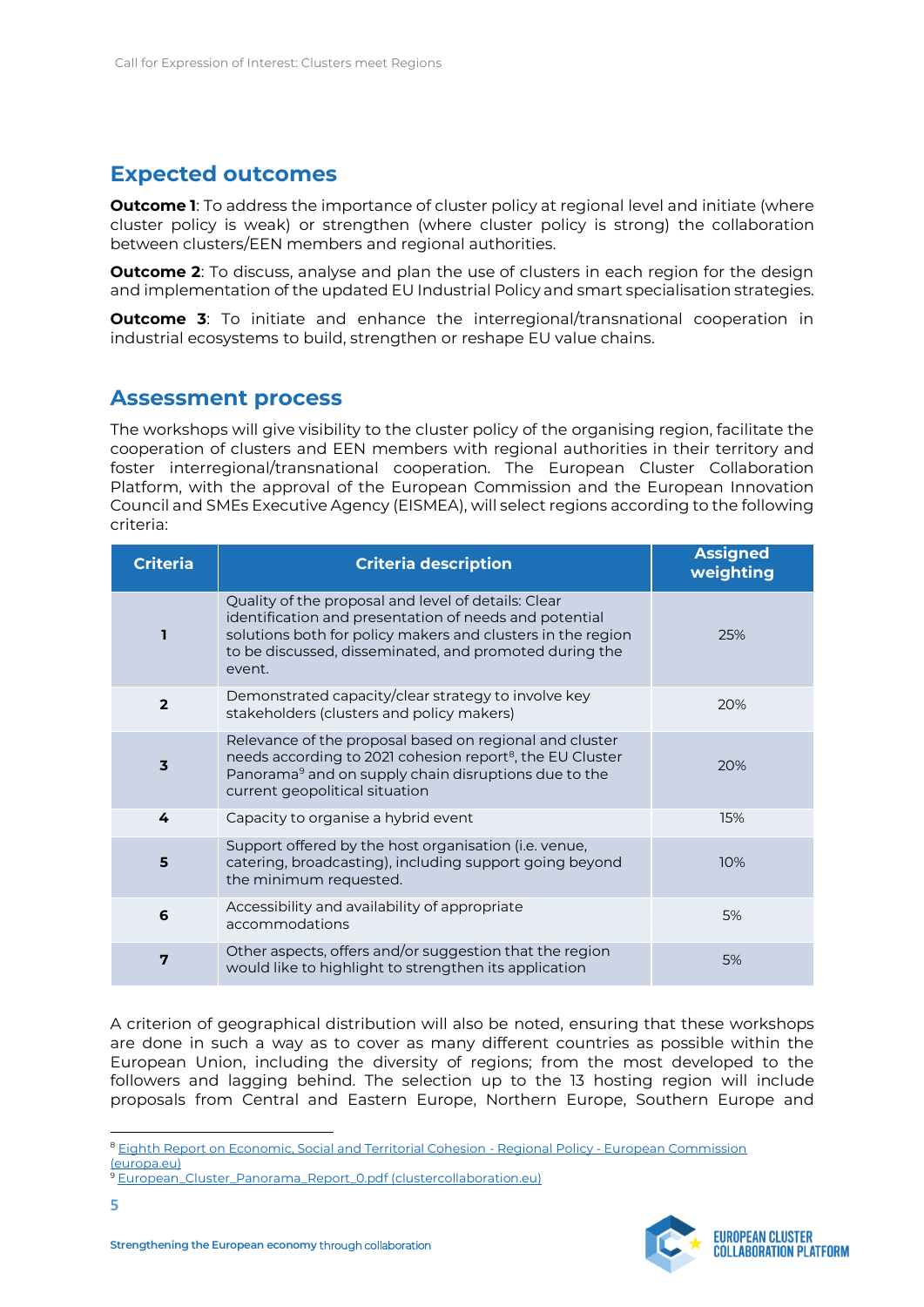Western Europe in similar proportions, with the aim of providing events close to the regional and clusters communities.

#### **Procedure for submission of expression of interest**

Expressions of interest must be submitted duly completed, following the instructions given on the ECCP website. There will be up to four cut-off dates two during 2022 and two during 2023.

Applications must be completed in English.

Only fully filled in and timely submitted applications will be assessed.

This Call is an invitation for an Expression of Interest only. It is not an offer, and the submission of an Expression of Interest does not create a contract or agreement of any kind between the European Commission nor the European Cluster Collaboration Platform and the entity expressing the interest to host the Clusters Meet Regions event.

Contact: In case of any questions on this Call for Expression of Interest, please refer to the Clusters Meet Regions White Book or write to [clustersmeetregions@clustercollaboration.eu.](mailto:clustersmeetregions@clustercollaboration.eu)

#### **Deadline for submission of the Expression of Interest**

This call for expression of interest is continuously open. However, applications will be deemed admissible to be considered for a certain quarter of the year only if they are sent before the respective cut-off date.

The selection of the hosting regions will follow up to four cut-off dates:

- $29<sup>th</sup>$  July 2022 18.00 CET (Brussels time)
- 2<sup>nd</sup> December 2022 18.00 CET
- 1st April 2023 18.00 CET
- 29th July 2023 18.00 CET

Entities that have applied for a cut-off can also be taken into account for the next selection without the obligation of submitting a new application. They are encouraged to complement their initial proposal.

Entities can apply before any cut-off date independently from the proposed dates of the event.